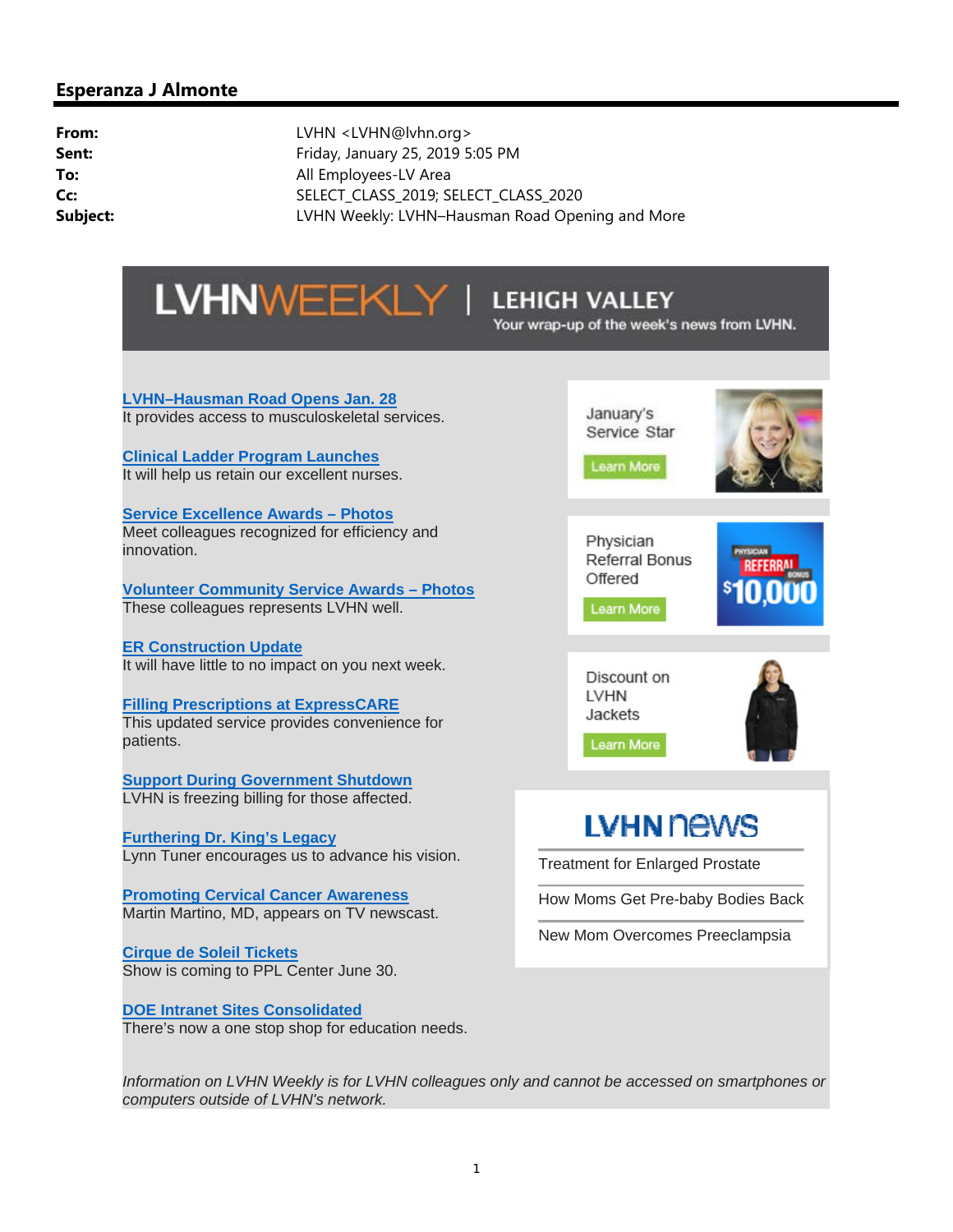# <span id="page-1-0"></span>LVHN–Hausman Road Brings Multiple Musculoskeletal Services Under One Roof

BY [RICK MARTUSCELLI](http://daily.lvhn.org/author/rmartuscelli) · JANUARY 23, 2019

When you have an injury or disease affecting your joints, tendons, ligaments, bones or muscles, you want to go to one place that provides all the care you need to get back to living your healthiest life. That's what you'll get at our health network's newest location, LVHN– Hausman Road. Opening on Jan. 28, this new facility is one more way we're giving people convenient access to the health care services they need.

LVHN–Hausman Road is located at 798 Hausman Road, suite 100, in Allentown near LVHN–Tilghman. It brings together multiple LVPG practices and services under one roof, eliminating the need for patients to have to visit multiple locations to get the care they need. The



musculoskeletal center at Hausman Road will create an ideal opportunity for physicians from different specialties to collaborate on the best possible treatments for our patients.

Here is what you'll find inside LVHN–Hausman Road:

- **LVPG Orthopedics and Sports Medicine–Hausman Road.** This brand new practice will be the new home of our total joint replacement team of Eric Lebby, MD, Prody Ververeli, MD, and new surgeon Jonathon Brown, DO. Orthopedic spine physician Jeffrey McConnell, MD, and physiatrist Joshua Krassen, DO, also will be at this practice
- **LVPG Physiatry–Hausman Road.** This is the new name of the practice that is relocating from 1255 Cedar Crest Blvd. and led by Jeffrey Radecki, MD.
- **LVPG Pediatric Physiatry–Hausman Road**. This brand new practice will treat patients needing a pediatric physical medicine rehabilitation physician, and will be led by Liza Green, MD.
- **LVPG Pain Specialists–Hausman Road.** This is the new name of the practice that is relocating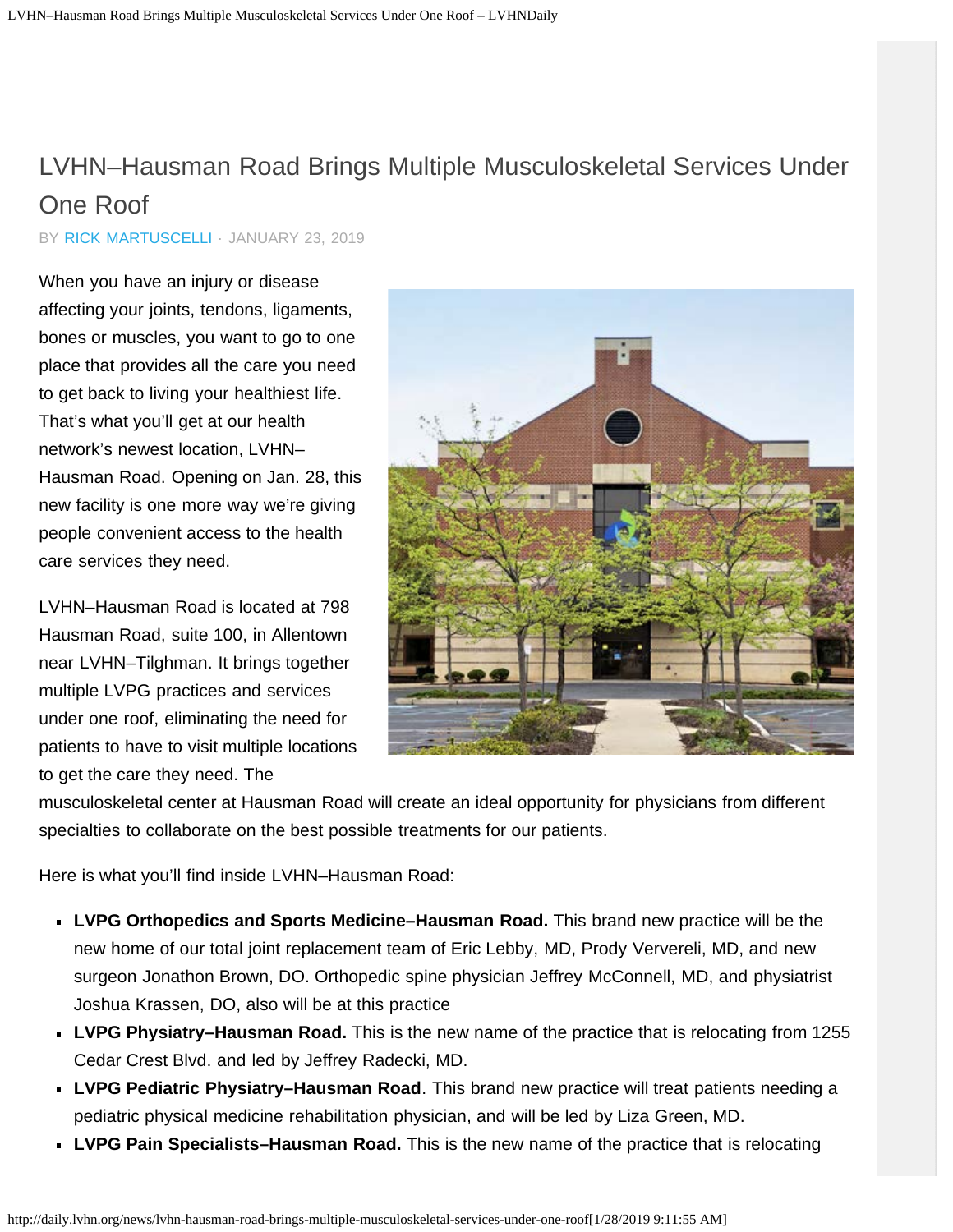from 1259 Cedar Crest Blvd. It will be led by Bruce Nicholson, MD.

**LVPG Rheumatology–Hausman Road.** This is the new name of the practice that is relocating from 3080 Hamilton Blvd. It will be led by James Ross, MD, and Kristin Ingraham, DO.

LVHN–Hausman Road will provide X-ray services, as well as a procedures suite where patients can receive lumbar epidurals under fluoroscopy for pain management.

This new location also has room for growth. Plans are in the works to add chiropractic and advanced spine care services at LVHN–Hausman Road in the future.

□ Share

[Print](javascript:window.print()) [Email](mailto:?subject=LVHN%E2%80%93Hausman%20Road%20Brings%20Multiple%20Musculoskeletal%20Services%20Under%20One%20Roof&body=Read%20this%20story%20on%20LVHN%20Daily:%20http://daily.lvhn.org/news/lvhn-hausman-road-brings-multiple-musculoskeletal-services-under-one-roof)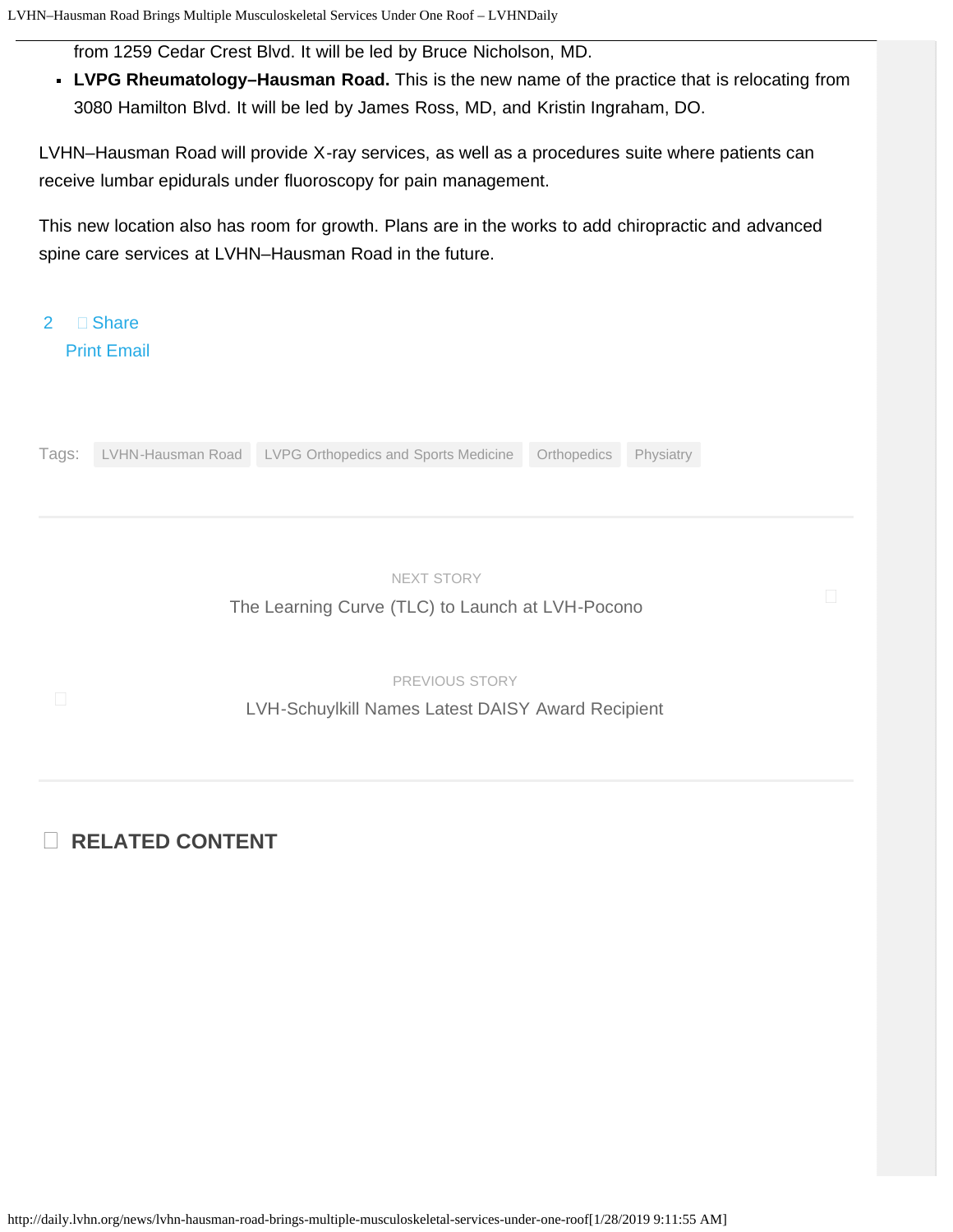# <span id="page-3-0"></span>Clinical Ladder Program Launches in Lehigh Valley

BY [KIM JORDAN, DNP, RN](http://daily.lvhn.org/author/marie-jordanlvhn-org) · JANUARY 24, 2019

For the better part of 2017 and 2018, the RN Retention Committee focused on ways to enhance professional nursing here at Lehigh Valley Health Network. Among the efforts this volunteer team worked on was the development of a clinical ladder for patient care services. Clinical ladder programs are a means of recognizing clinical nurses for their engagement, contributions to quality care and their own professional development.

I am thrilled to announce that we have completed our inaugural launch of a clinical ladder program for RNs in patient care services and perioperative services in Lehigh Valley-area hospitals. (Please note: the clinical ladder committee is reviewing how the clinical ladder can transition to other LVHN locations.)

### **How the clinical ladder works**

The clinical ladder reflects a number of criteria, such as: How long have you have been a nurse at LVHN? How have you contributed to your department or hospital? In all, eight components are measured and included in our clinical ladder scorecard.

### **What are the clinical ladder components on the scorecard?**

- **Years of service**
- **Professional development**
- **Leadership**
- **Contributions to department or hospital**
- **Engagement**
- **Education**
- **Teaching**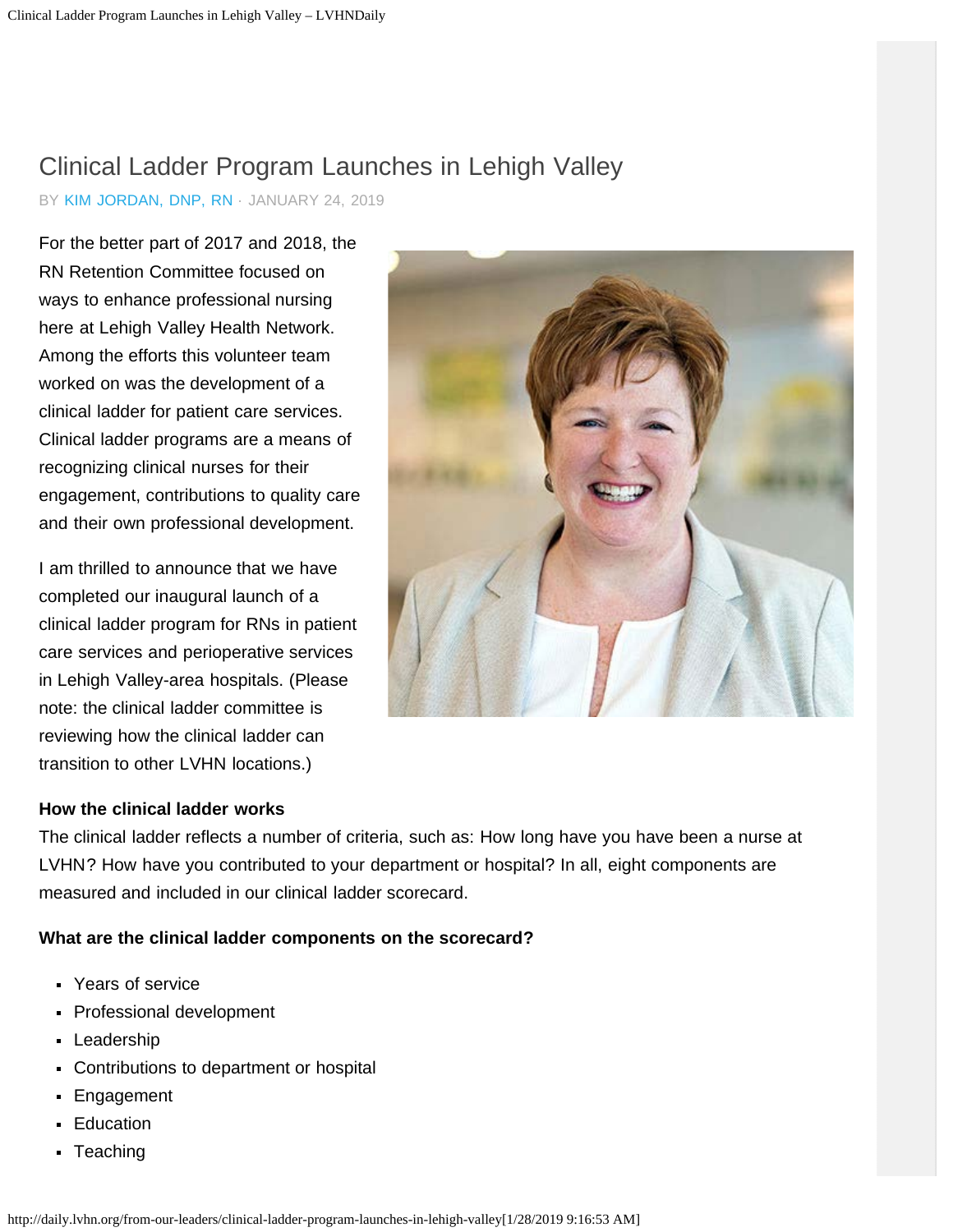Evidence-based practice and research

### **Who completed the scorecard?**

More than 900 registered nurses from Lehigh Valley hospitals *voluntarily* completed a scorecard! It's great evidence that there is interest and excitement around this initiative!

### **What are the results of the clinical ladder scorecard?**

The 261 highest scoring nurses are recognized as Level 3 RNs. This group includes RNs who have not only stayed at LVHN for a number of years, but have also done more – things like furthering their education or earning specialty certification. Some have contributed to evidence-based practice projects. Others hold leadership roles on their unit or in a department. Often, nurses in the group are simultaneously working on several clinical ladder components.

In recognition, these RNs will each receive a monetary award of \$500 in February. My sincere congratulations to all nurses who have been recognized for their patient-centered work that helped them achieve Level 3 RN status.

### **How can I reach Level 3 RN?**

The scoring reflects activities and performance in the fiscal year 2018 scoring period. If you did not meet Level 3 for FY18, I strongly encourage you to meet with your unit director and discuss available opportunities for continued forms of engagement and development.

Please do not be discouraged! Together we can improve retention by engagement and robust shared governance at the department level.

### **What's next with the clinical ladder?**

A clinical ladder committee has been formed and we will begin meeting two times per month starting in February. This committee will work to refine the program, including application and eligibility criteria. We will also focus on policy development that will better define Levels 1-4 and the criteria for same at LVHN. This group also will work on the steps that need to be taken in order to expand the program across LVHN.

Thank you for your continued engagement and participation. The clinical ladder is an important and concrete way for us to measure your professional contributions at LVHN and to thank you for them. I look forward to seeing the impact of the clinical ladder on our RN retention efforts at LVHN and encourage you to use the clinical ladder as a pathway to build your career.

Kim

P.S. Just a reminder, my email is open to you. Send ideas or questions to me at: [Marie.Jordan@lvhn.org](mailto:Marie.Jordan@lvhn.org).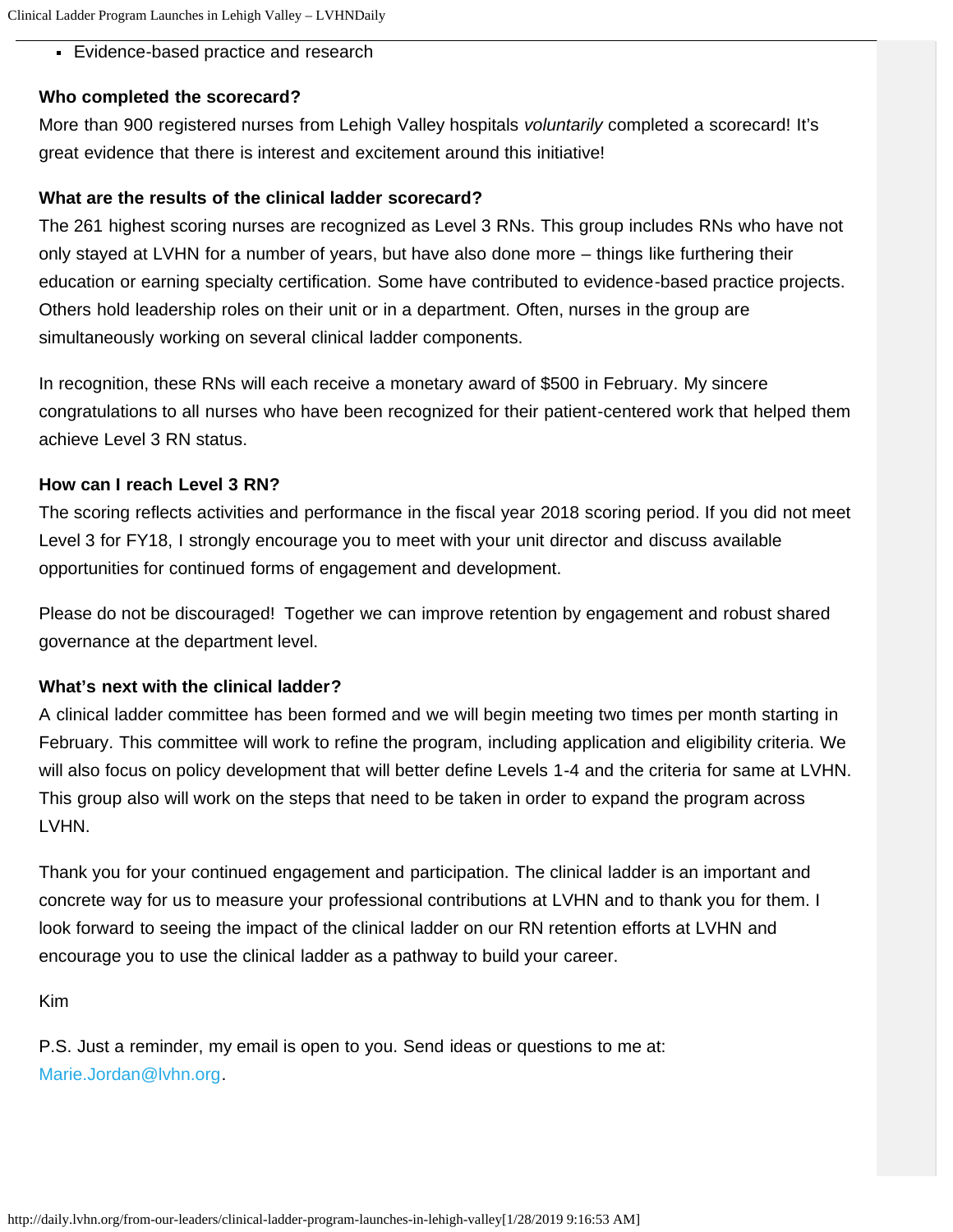

# Kin Sordan

About me: My name is Kim Jordan, DNP, RN, and I am Senior Vice President and Chief Nursing Officer at LVHN. I came to LVHN 15 years ago as director of the open-heart and transitional open-heart units. I consider it an honor and a privilege to lead our outstanding nursing colleagues.

 $\Box$  Share [Print](javascript:window.print()) [Email](mailto:?subject=Clinical Ladder Program Launches in Lehigh Valley&body=Read this story on LVHN Daily: http://daily.lvhn.org/from-our-leaders/clinical-ladder-program-launches-in-lehigh-valley)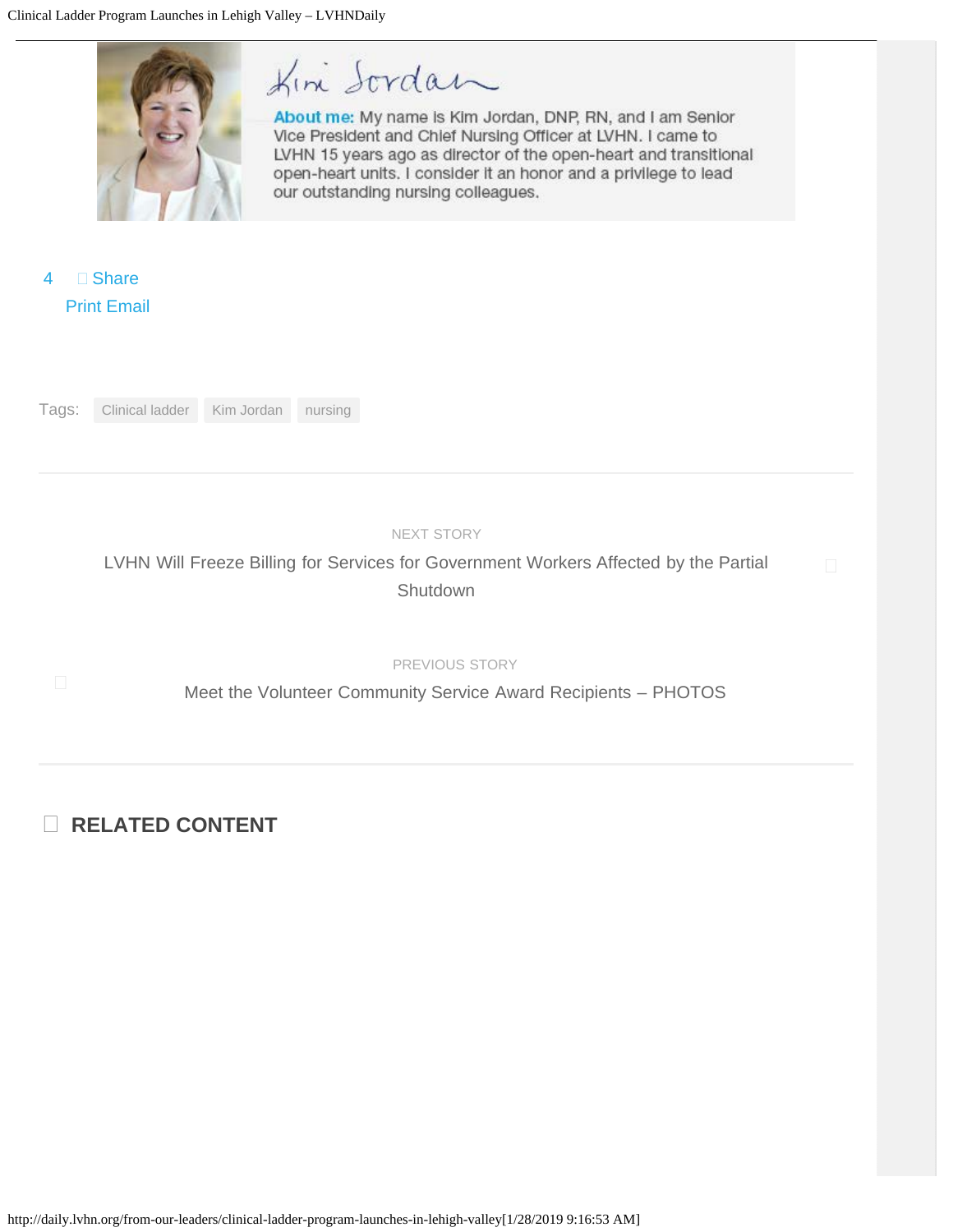# <span id="page-6-0"></span>Meet More Service Excellence Award Recipients – PHOTOS

BY [ERIN ALDERFER](http://daily.lvhn.org/author/erin-alderfer) · JANUARY 22, 2019

LVHN's annual Service Excellence Awards were presented to colleagues across the health network on Jan. 17. This is the second LVHN Daily post featuring the stories of the recipients. Read the first post and congratulate all of the recipients.

# **LVPG Diabetes Pathway Team**

**LVHN Guldin Award for Efficiency and Innovation in the Physician Practice**

LVPG knew it had to put processes in place to ensure its nearly 25,000 patients with diabetes were receiving the best possible care and achieving the best outcomes. So, a multidisciplinary group of more than 20 colleagues met for a two-day rapid improvement event on diabetes care in the ambulatory setting. At the end of the two days, workflows were created for each step of a patient's journey. The team developed an implementation schedule, a clearly defined roll-out plan and a diabetes-specific tracking dashboard. These steps were thoughtfully and strategically created with the patient at the center of each algorithm. The entire team provides education to clinical support staff, reviews workflows, provides guidance and ongoing support, and promotes sustainability of the pathway. The pathway has been successfully implemented in 24 primary care practices to date. LVHN is now also a participant in the American Medical Group Association's Together to Goal Campaign with the goal of improving care for 1 million people with type 2 diabetes.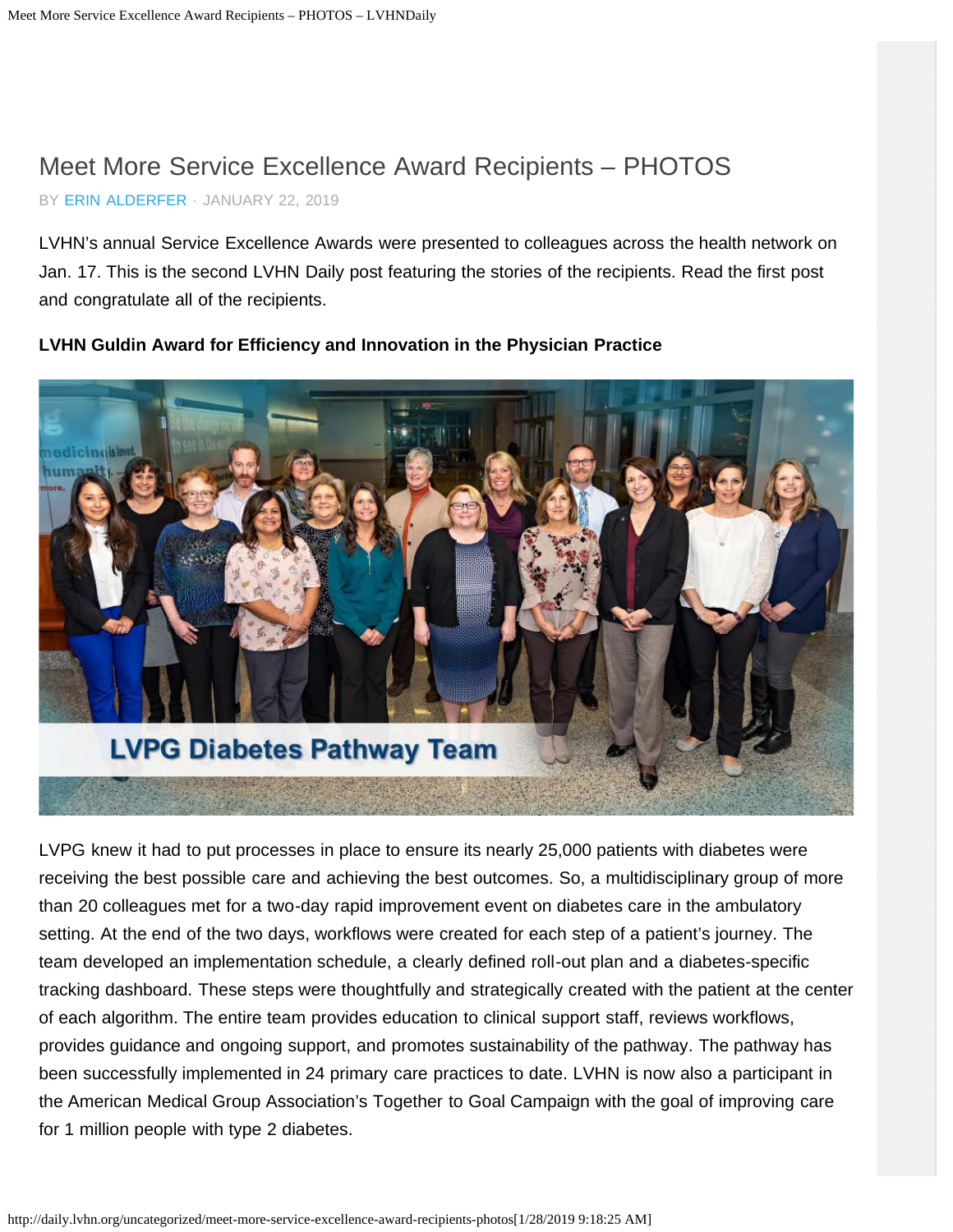

An exceptional clinician and division chief, James Ross, MD, has made meaningful contributions to LVHN in his multiple roles as a teacher for residents, fellows, medical students and colleagues. During his tenure as Chief of the Department of Medicine, he has served as a role model for other faculty and consistently been acknowledged as one of the Top 20 Teachers. He has helped learners discover the wonder of the art and science of medicine through his unique and passionate style. Ross has also served as a mentor and coach for the SELECT program. He has inspired many students to pursue careers in internal medicine. As a striking testimonial to his impact, Ross was able to entice four of our former residents to return to LVHN as faculty following the completion of their rheumatology training. These physicians not only provide phenomenal care to our patients, like their mentor, they are key contributors to medical education. Ross' legacy is apparent in the new rheumatology fellowship that launched in the department in 2017. He was an advocate for the development of this program and serves as its first program director. The fellowship is a manifestation of his priceless legacy to LVHN, the dream of a passionate and often "unsung hero" in the realm of medical education at LVHN.

### **LVHN Star Mentor/Coach Award**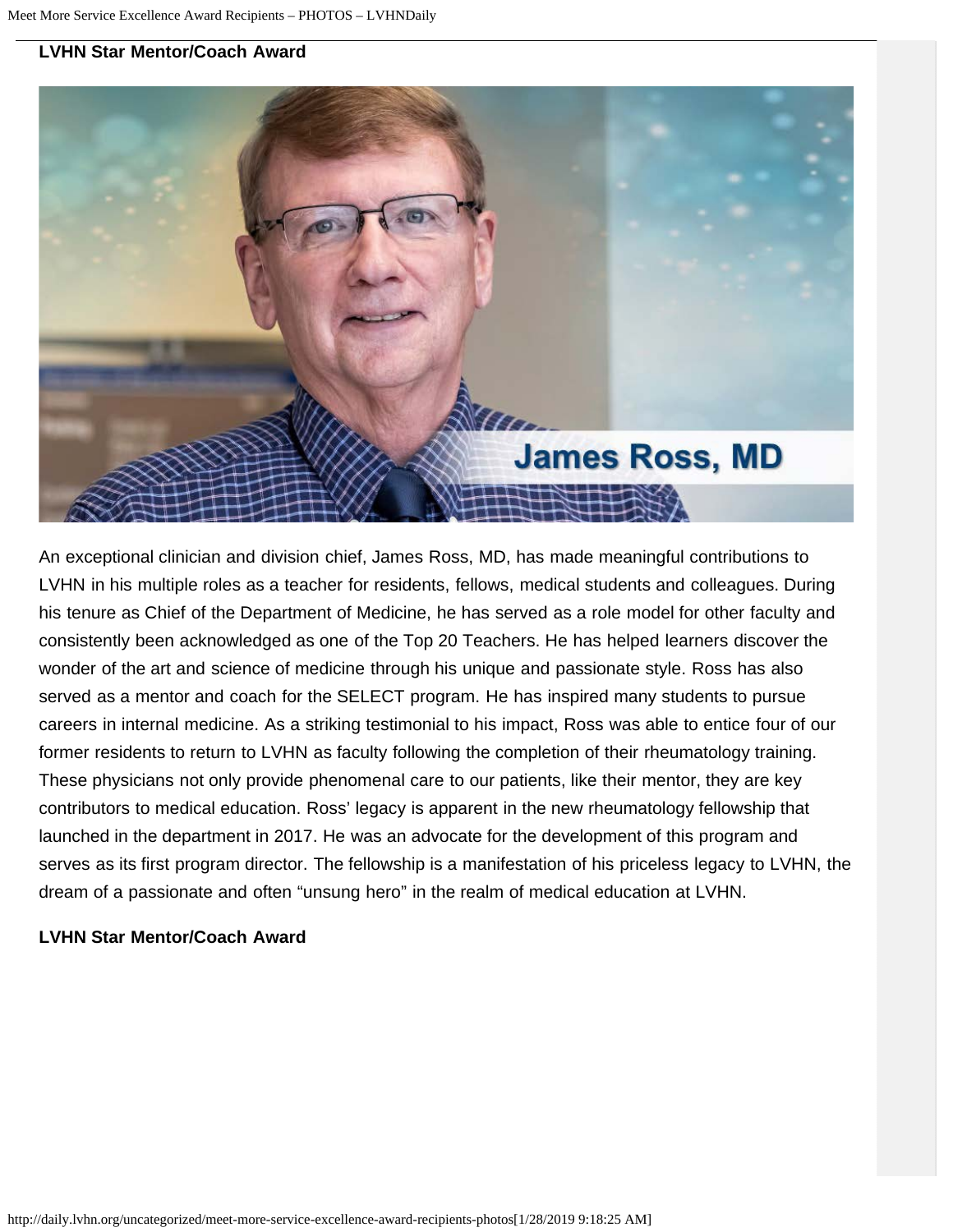

The best way to describe why Bendinsky received this award is to quote from her nomination. "Mel is my leader at the school of nursing. She manages the school by taking control of our new curriculum and explaining to all of us in detail how everything works. Not only is she a great teacher, she is a great mentor. Since I started working here, she has guided me in a path that has me gaining so much more experience in the teaching environment. Her knowledge and expertise is grand and she makes the work environment fun. Students, colleagues and staff members look up to Mel as a great leader. Her knowledge is powerful and exciting since these students are our future nurses. I am proud to be a part of her team."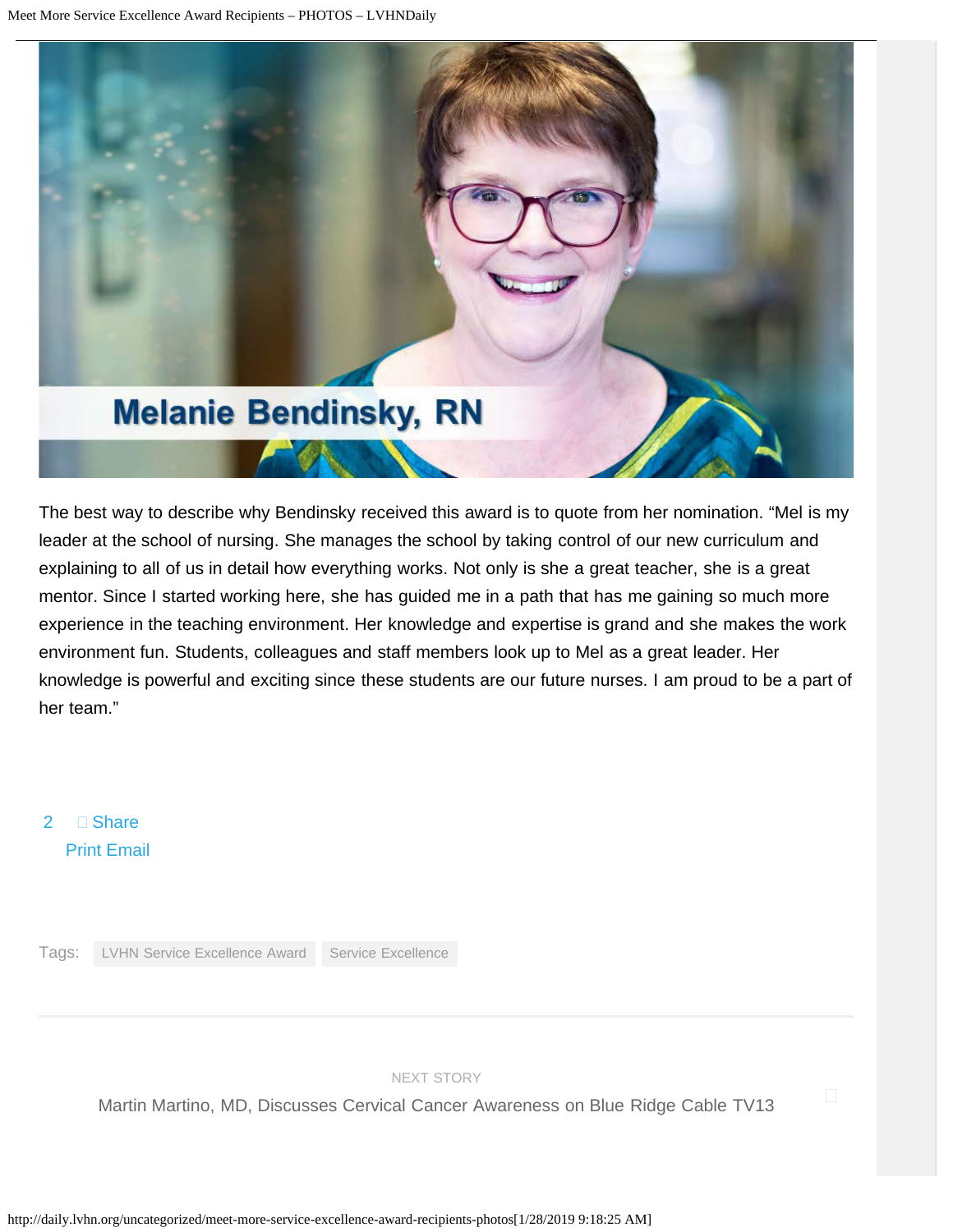## <span id="page-9-0"></span>Meet the Volunteer Community Service Award Recipients – PHOTOS BY [ERIN ALDERFER](http://daily.lvhn.org/author/erin-alderfer) · JANUARY 24, 2019

As part of our Service Excellence Award celebration, we present Volunteer Community Service Awards. These awards recognize a colleague or team that represents LVHN in the local community. This individual or team demonstrates outstanding commitment in volunteer activities and has shown dedication and philanthropy to an organization, business and/or institution inside or outside LVHN. Meet the recipients of these awards below, as well as other Service Excellence Award winners announced in previous posts on LVHN Daily.

### **Volunteer Community Service Award Recipients**



Every year Emily Mari participates in the American Cancer Society's Relay for Life. She is captain for the Lifesaver team. She attends meetings throughout the year and raises money for this event. Then she spends 24 hours at Relay for Life in Bethlehem. She has done this each year for the past several years. She rallies colleagues at our Muhlenberg and Cedar Crest campuses to assist her, and is driven by her passion for cancer research.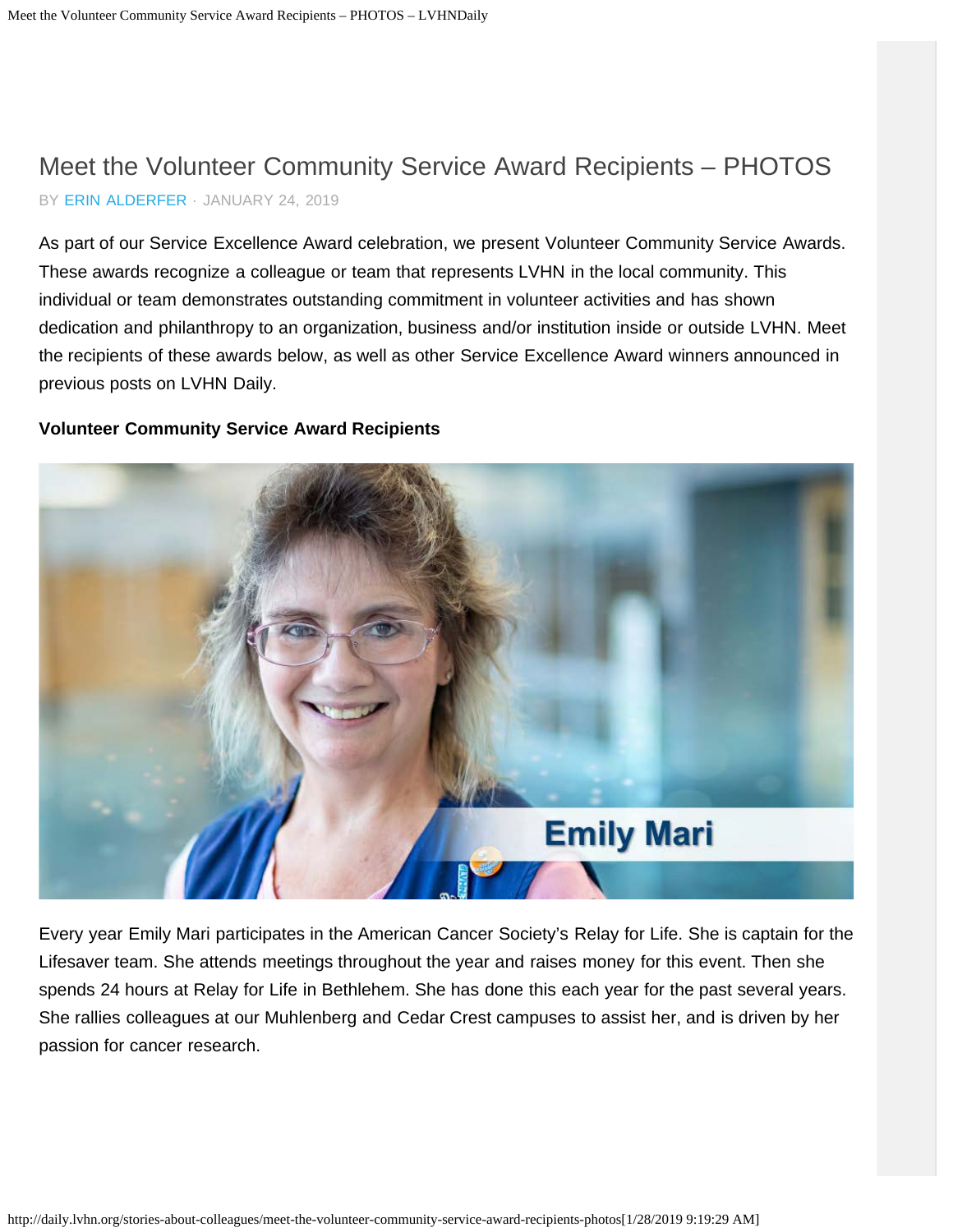

Michael Magruder's genuine enthusiasm and commitment to service is infectious. When he shared why he is so dedicated to the United Way campaign, he inspired others to follow in his footsteps. When there's a blood drive, he's the first to sign up, and he encourages others to do the same. He works with the Lehigh Valley Phantoms and volunteers for LVHN booths at festivals and fairs throughout the area. He is a proud representative of our health network, and seeks to not only improve the Lehigh Valley, but also to make our colleagues more engaged citizens.



Stacia Horvath's dedication to Street Medicine demonstrates how passionate she is about making an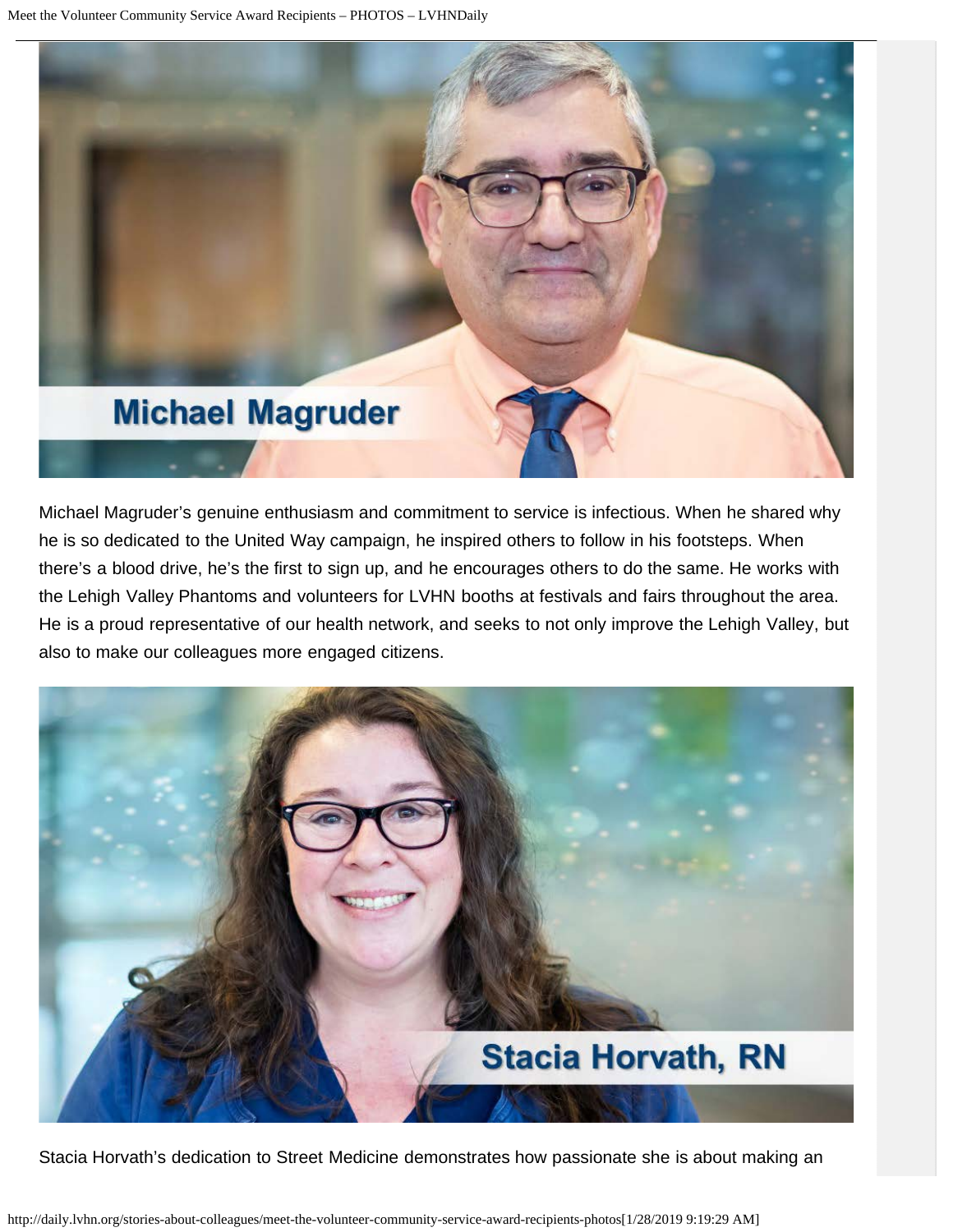impact on those who receive the most benefit. She speaks fervently about her experiences with Street Medicine and proudly portrays PRIDE behaviors, both within and outside LVHN.



Jonathan Goldner, DO, serves the Pocono community in many capacities, including as the Associate Medical Director of Internal Medicine. He was instrumental in developing a health care coaching program in conjunction with East Stroudsburg University for interested students. Every year for the past five years, 10 to 20 students have been trained to go into the homes of patients dealing with chronic disease to provide care support. Goldner developed the curriculum, recruited lecturers and coordinated the course from start to finish. He developed a similar course with the pharmacy program at Wilkes University. Pharmacy students become part of the community care teams working with these patients and their complex medication situations. He even integrated EMTs to provide home interventions for these patents as well.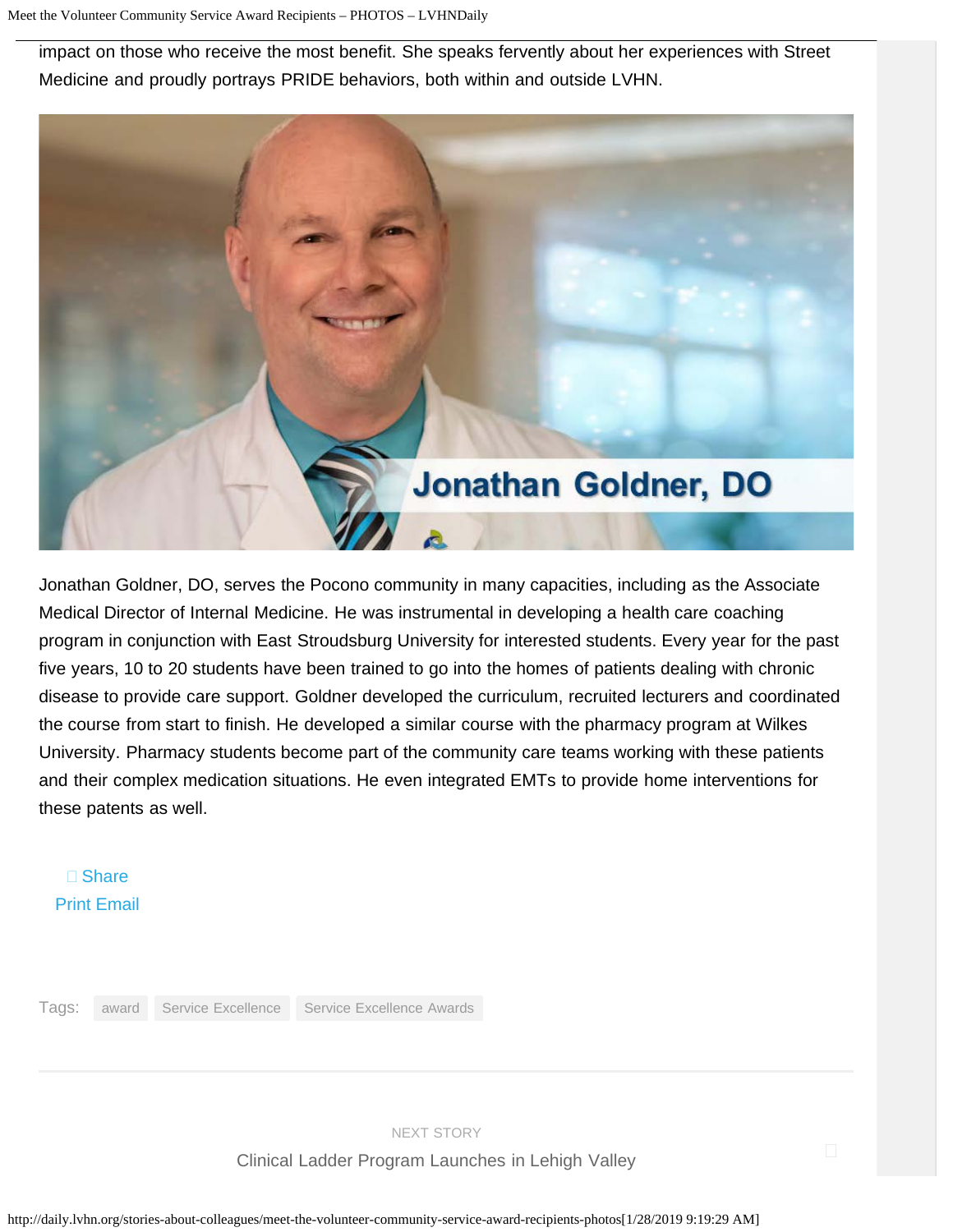# Week of Jan. 28: LVH–Cedar Crest ER Construction Update

BY [RICK MARTUSCELLI](http://daily.lvhn.org/author/rmartuscelli) · JANUARY 25, 2019

The [construction of a new emergency department \(ED\) and observation unit](http://daily.lvhn.org/news/larger-er-new-observation-unit-coming-to-lvh-cedar-crest) is underway on the campus of LVH–Cedar Crest. During the week of Jan. 28, there will be little to know additional impact on parking and traffic. Here is what you need to know.

### **Week of Jan. 28**

**Colleague parking in lot T. Parking space** that were closed in the highlighted area of the map will be reopened as crews complete work in this area. Work is taking place here to create a road that will lead from the temporary helipad being built in lot U to the current ED road.

**Colleague parking in lot U (located near the Fish Hatchery Road entrance.)** The section of the lot highlighted in the map remains closed as the temporary helipad is built. There is enough parking in this lot to accommodate the number of space that will be removed.

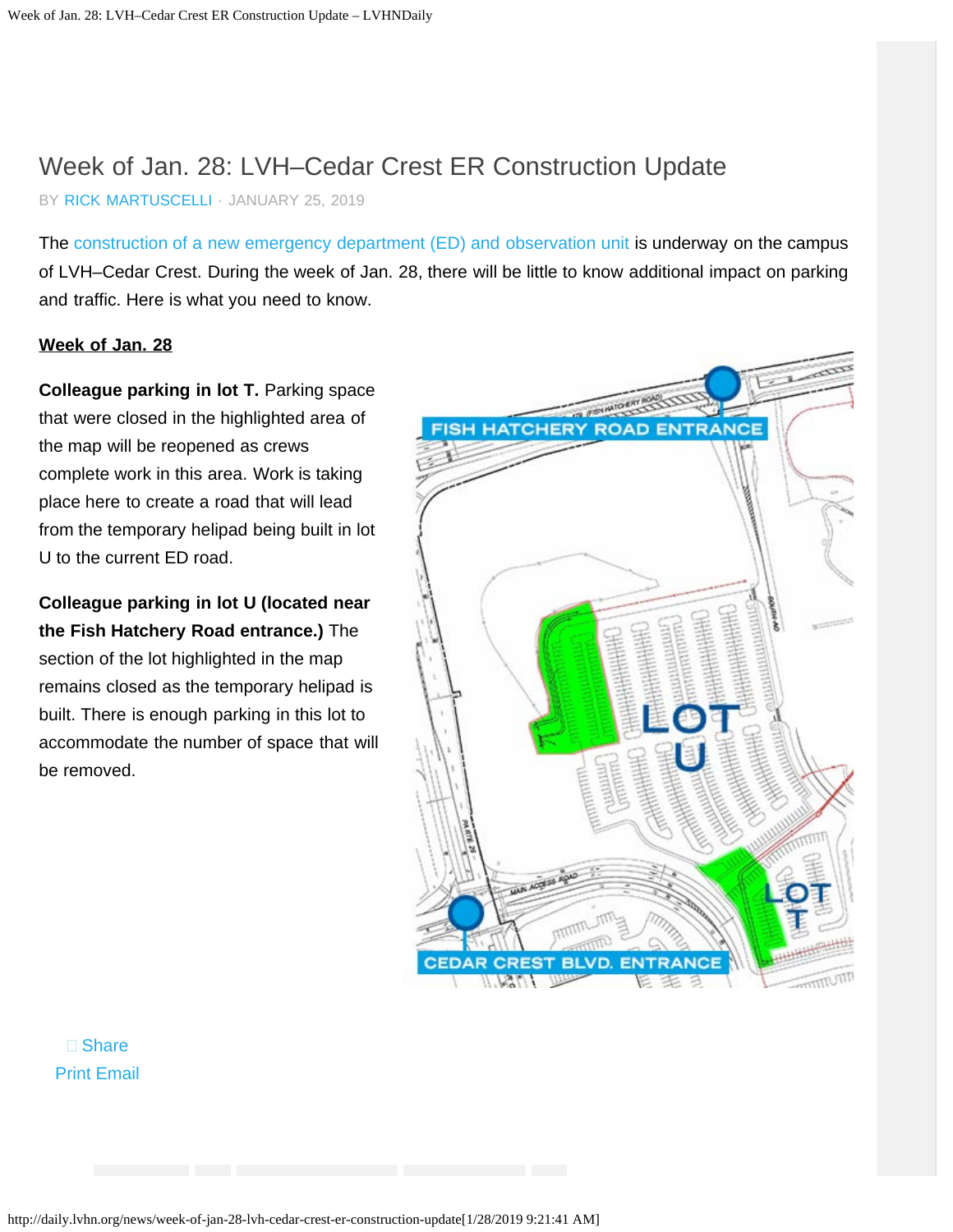# <span id="page-13-1"></span><span id="page-13-0"></span>Ten ExpressCARE Locations Provide Updated Prescription **Medications**

BY [MARCIANN ALBERT](http://daily.lvhn.org/author/marciann-albert) · JANUARY 21, 2019

Making health care convenient for patients and families is one of our health network goals. An updated service provided in select ExpressCARE locations will make it more convenient for patients to fill their prescriptions.

Through a collaboration with Health Spectrum Pharmacy, 10 LVPG ExpressCARE locations are now providing affordable prescription medications with an accompanying office visit. This service eliminates the need for patients to make a special trip to the pharmacy. Now patients can walk in to an ExpressCARE without an appointment, be seen by a provider and go home with everything they need to start feeling better.

The 10 ExpressCARE locations providing this service are:

- Moselem Springs
- **Richland Township**
- **Bangor**
- **Palmer Township**
- Nazareth
- Fogelsville
- Macungie
- Whitehall
- **Bethlehem Township**
- Muhlenberg

*(L-r) Director Mark Prezioso, Director Brandon*

FXIT

*Bossard, Clinical Manager Shelbi Taylor, Practice Manager Victoria Howard and Clinical Manager Todd Burgert*

Many of these locations are far from Health Spectrum Pharmacy locations in our hospitals. As a result, this will save valuable time for many patients, including colleagues covered by the LVHN Health Plan.

When designing this updated convenience, our clinicians identified the illnesses and injuries most commonly seen in ExpressCARE. The medications available at ExpressCARE are based on the most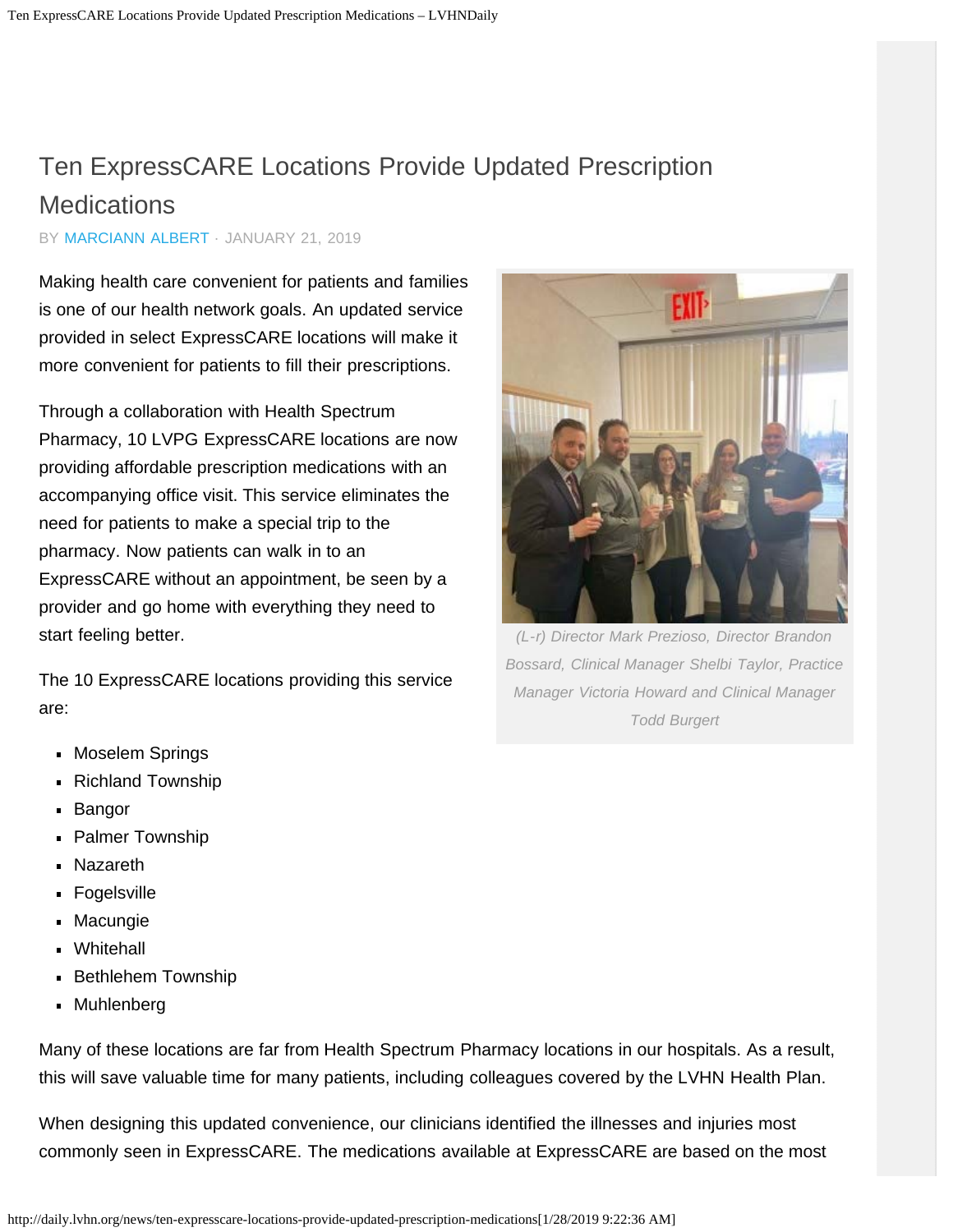up-to-date evidence to ensure the best care for patients. The partnership with Health Spectrum Pharmacy not only enhances our goal of providing convenient care and a great experience for our patients, it also helps keep medication costs down.

### **Here are other things to know about this new ExpressCARE service:**

- Prescriptions that patients receive at other physician practices are unable to be filled at ExpressCARE locations.
- A patient must see a provider at a participating ExpressCARE location (listed above) to be prescribed and given medication based on their diagnoses.
- Patients prescribed medications that are not stocked will still get a prescription to be filled at a local pharmacy.

In addition to the updated prescription program, ExpressCARE Director Mark Prezioso, PA-C, and ExpressCARE Clinical Manager Shelbi Taylor, BSN, RN, agree that the entire ExpressCARE team is committed to providing convenient care for our patients 365 days a year. You can email them if you have questions about this new service at [Mark\\_J.Prezioso@lvhn.org](mailto:Mark_J.Prezioso@lvhn.org) or [Shelbi\\_B.Taylor@lvhn.org.](mailto:Shelbi_B.Taylor@lvhn.org)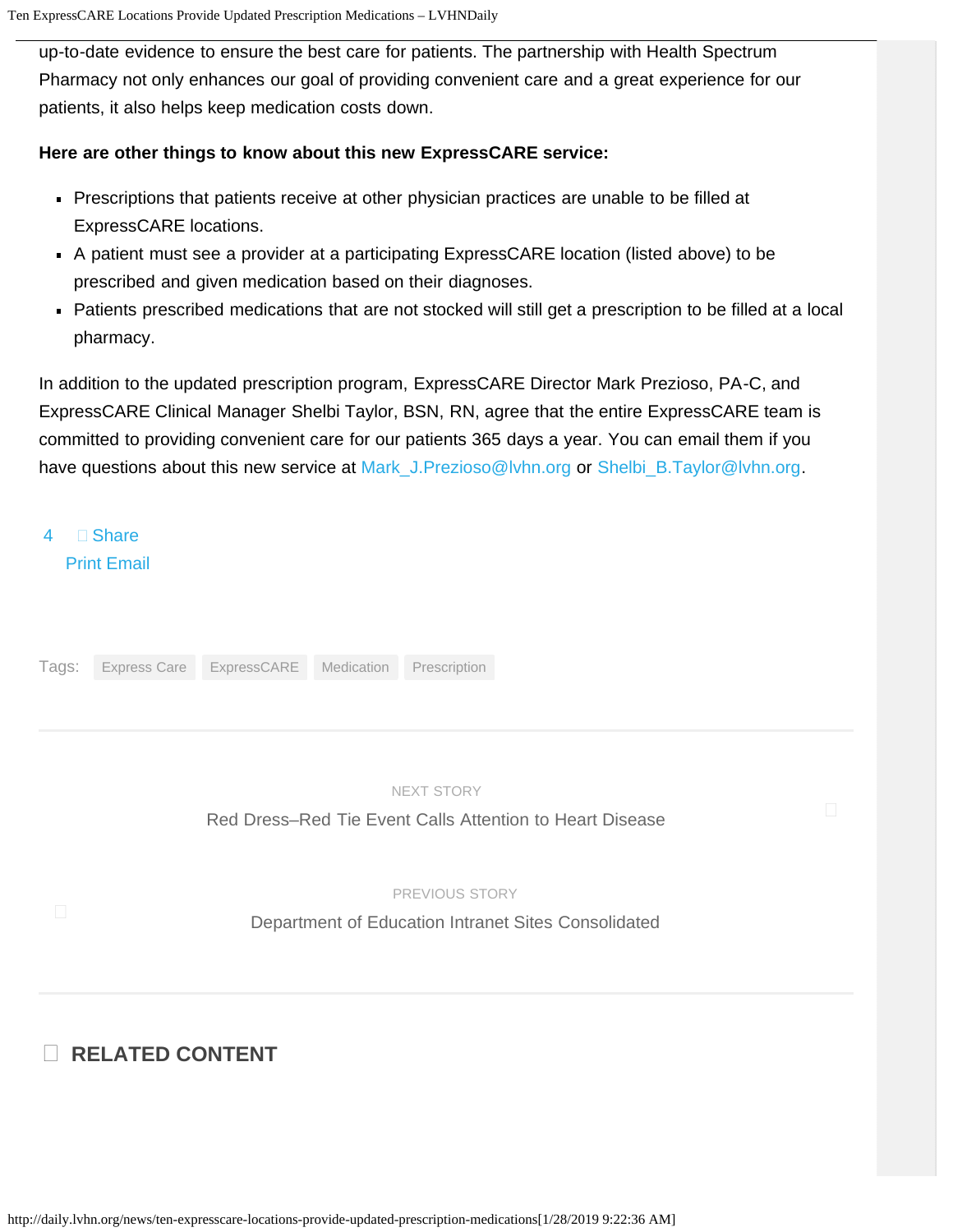# <span id="page-15-1"></span><span id="page-15-0"></span>LVHN Will Freeze Billing for Services for Government Workers Affected by the Partial Shutdown

BY [BRIAN DOWNS](http://daily.lvhn.org/author/bdowns) · JANUARY 24, 2019

LVHN is taking its mission to heal, comfort and care for the community one step further during the federal government shutdown by announcing the health network will place a hold on the medical bills of any patient who is a government employee and impacted by the partial shutdown. The shutdown began at midnight, Dec. 22, 2018 due to a lapse in federal funding.

"We have notified collection agencies and customer service agencies about our decision to try to assist government employees and their families who are burdened because they are not being paid during the shutdown," says Jeffrey Hinkle, Vice President, LVHN Patient Financial Services.



HEAL, COMFORT AND CARE

Patients affected by the shutdown will be given a 45-day delay in paying their bills once the shutdown ends. For example, if the shutdown were to end Feb. 1, patients would not be billed until mid-March. All health network services would be covered under the delayed billing for these patients.

"Those who have already had services provided can follow up with us and we will include them in the billing delay," Hinkle says. "Those who are just coming to us for service should identify themselves as a government employee affected by the shutdown and we will make sure they are part of the program to delay billing."

Patients who have already received care and would like to participate in having their billing delayed can contact LVHN Patient Financial Services at 484-884-1300 or 1-844-884-1300.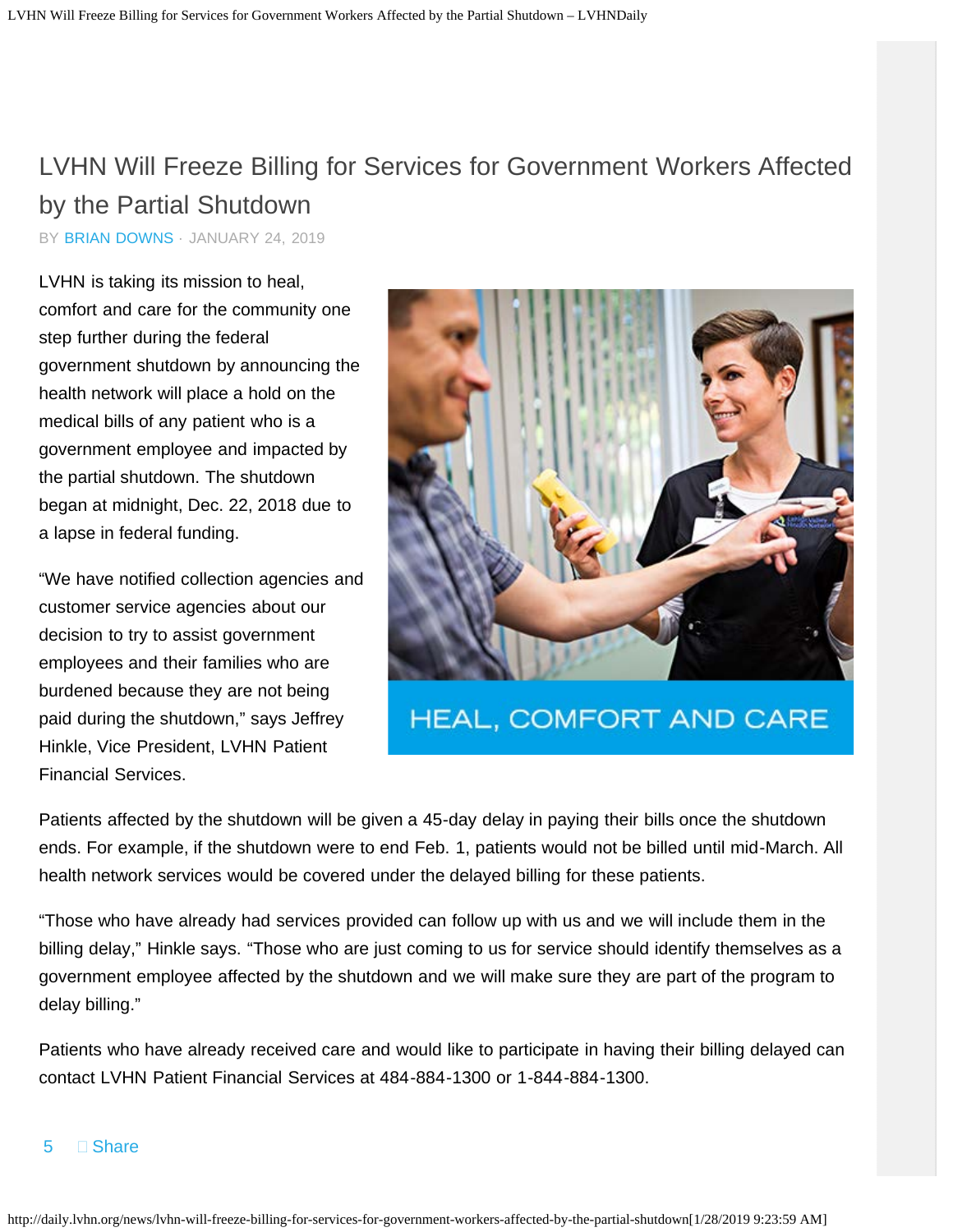# <span id="page-16-0"></span>Lynn's Turn: Furthering Dr. King's Legacy

BY [LYNN TURNER](http://daily.lvhn.org/author/lynn-turner) · JANUARY 21, 2019

Today, our nation marks Martin Luther King Day, the annual event that commemorates what this year would have been the 90<sup>th</sup> birthday of one America's most accomplished and influential human rights leaders. Through collective activism and nonviolent advocacy, the Reverend Dr. Martin Luther King Jr. raised awareness of racial inequality and encouraged our nation to work toward social justice, freedom and equal opportunity for all.

With his steadfast leadership, communication of a unifying vision and relentless pursuit of legislative change, Dr. King made significant contributions to our society. Among his notable quotes is, "Life's most persistent and urgent question is, 'What are you doing for others?'"



At LVHN, we have the opportunity to answer this question every day through our compassionate and high-quality care of patients and their families, our respectful interactions with colleagues and customers, and our dedicated service to communities across our region.

As we remember Dr. King and his legacy, let us recommit ourselves to courageously addressing the challenges most important to him and advancing his vision for a diverse America where all residents can enjoy the purpose and potential this country offers.



About me: My name is Lynn Turner, Senior Vice President and Chief Human Resources Officer. In this blog, I will write about the issues important to you, share information about our policies and how LVHN works to support you. In return, I hope you will feel comfortable asking questions and sharing your concerns.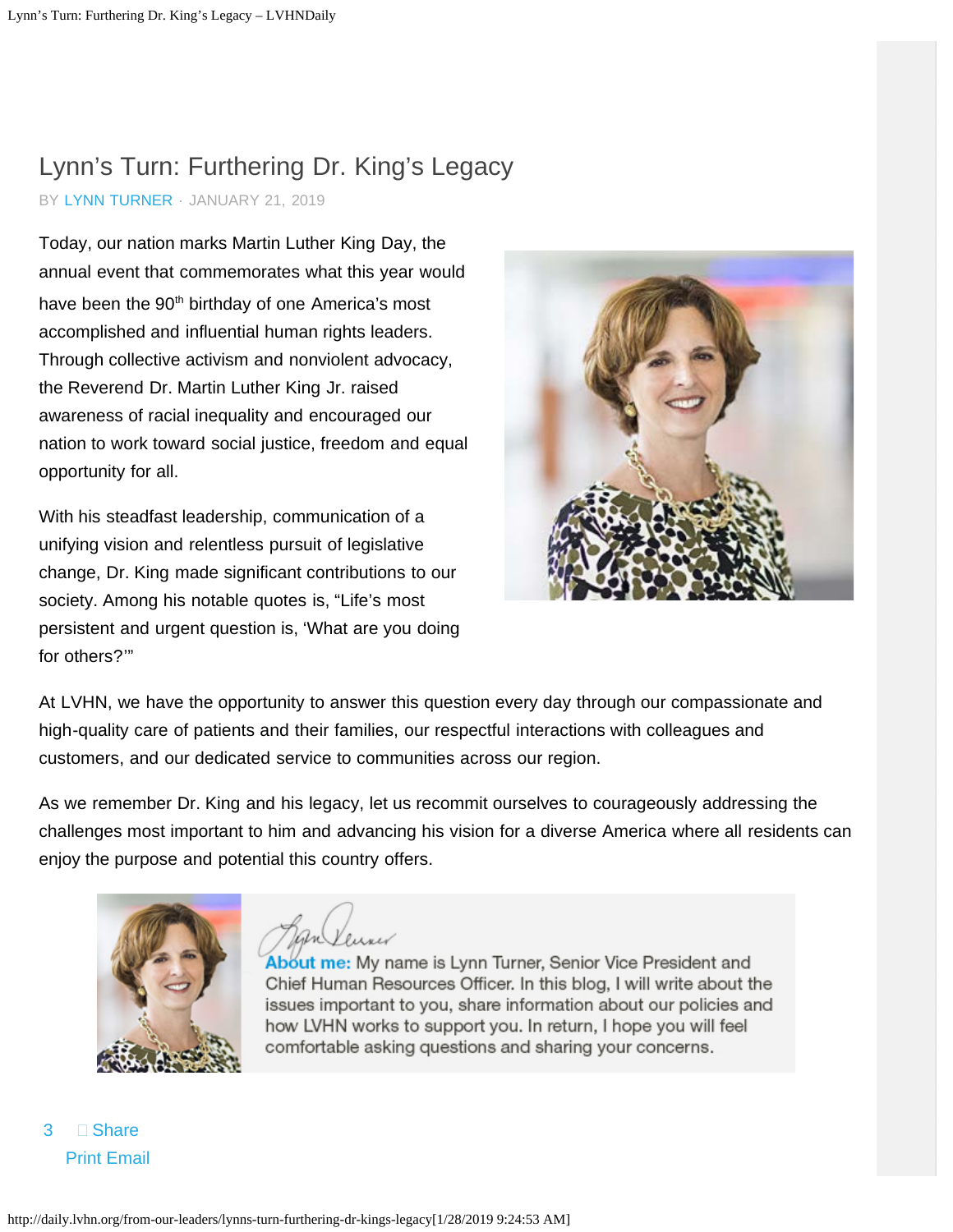# <span id="page-17-1"></span><span id="page-17-0"></span>Martin Martino, MD, Discusses Cervical Cancer Awareness on Blue Ridge Cable TV13

BY [TED WILLIAMS](http://daily.lvhn.org/author/twilliams) · JANUARY 22, 2019

"Our dream, our hope and our wish is to someday no longer have to care for women with this cancer because we've prevented it."

That desire was expressed by gynecologic oncologist Martin Martino, MD, with Lehigh Valley Cancer Institute, who was featured on Blue Ridge Cable TV13 News Thursday in a report recognizing January as Cervical Health Awareness Month.

According to the Centers for Disease Control and Prevention, more than 13,000 women are diagnosed with cervical cancer each year. The human papilloma virus (HPV) is responsible for most cases. Few viruses are associated



with cancer, but the HPV family includes about 40 types that can affect the genital areas of men and women, and those infections can lead to cancer.

Martino stressed the importance of women seeing their gynecologists for regular Pap tests and HPV tests, as well as maintaining healthy lifestyles.

[Watch the Blue Ridge Cable TV News report on cervical cancer prevention.](https://www.brctv13.com/news/local-news/23250-january-is-cervical-health-month-experts-share-advice)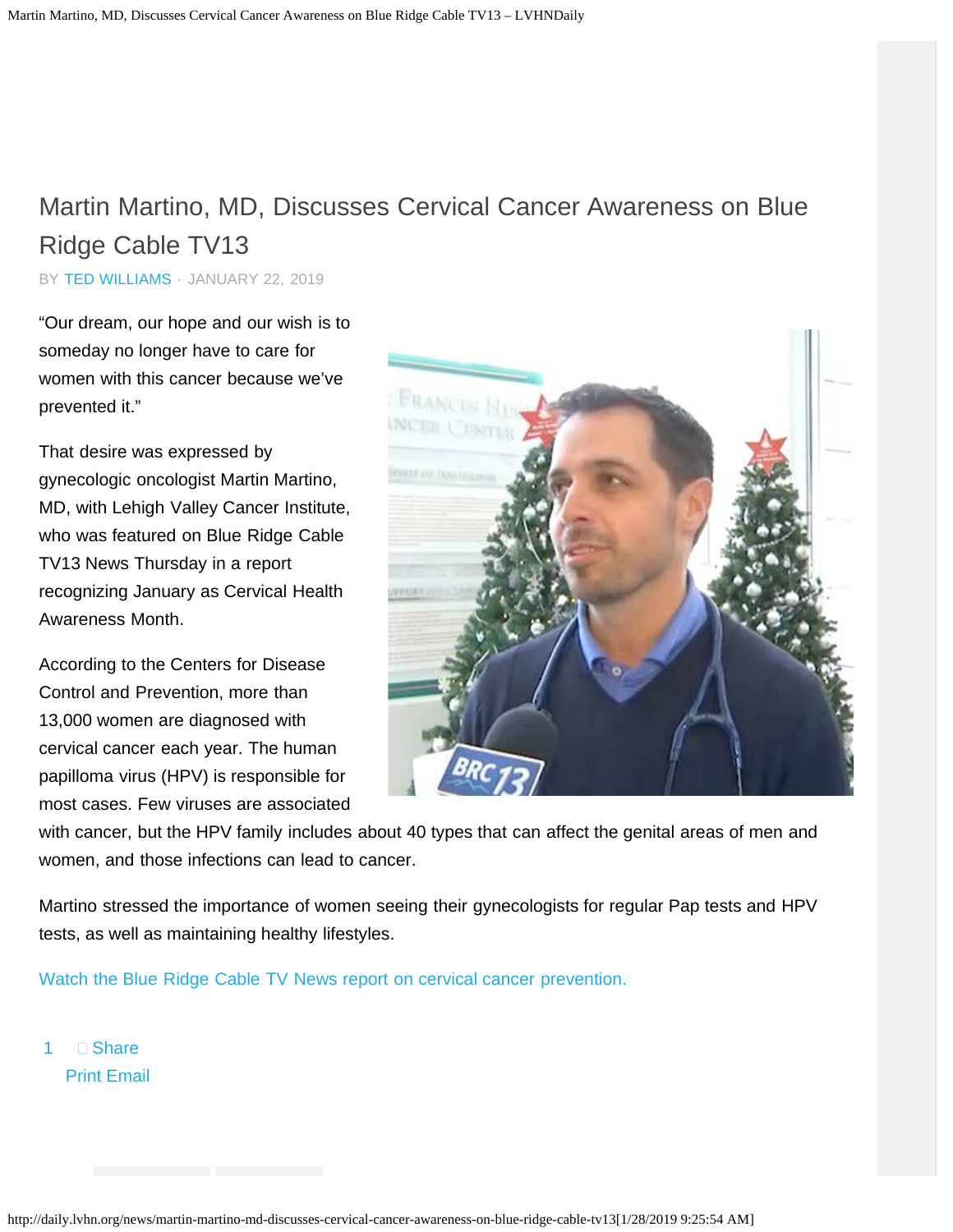# <span id="page-18-0"></span>Buy Tickets to Cirque du Soleil Crystal

BY [RICK MARTUSCELLI](http://daily.lvhn.org/author/rmartuscelli) · JANUARY 21, 2019

The LVHN Recreation Committee has secured 50 group tickets for Cirque du Soleil Crystal. The show will be held Sunday, June 30, at 1:30 p.m. at PPL Center.

Crystal is not just an ice show, it's the very first experience on ice from Cirque du Soleil. Watch world-class ice skaters and acrobats claim their new frozen playground with speed and fluidity as they challenge the laws of gravity with never-before-seen acrobatics. It's a new kind of performance as Cirque du Soleil meets the ice to defy all expectations.

CIRQUE DU SOLEIL A BREAKTHROUGH ICE EXPERIENCE

Seating options: Section 115 – \$41/ticket for adults; \$35.50 for children ages 2-12 Section 114 – \$54.50/ticket for adults; \$50 for children ages 2-12

To purchase tickets, [complete and submit this form](http://daily.lvhn.org/wp-content/uploads/2019/01/Cirque-du-Soleil-Crystal-June-30-2019.pdf). Ticket purchases are non-refundable.

If your check is returned for insufficient funds, you will be responsible for any bank fees and your reservation will not be guaranteed until this amount is repaid in cash or money order.